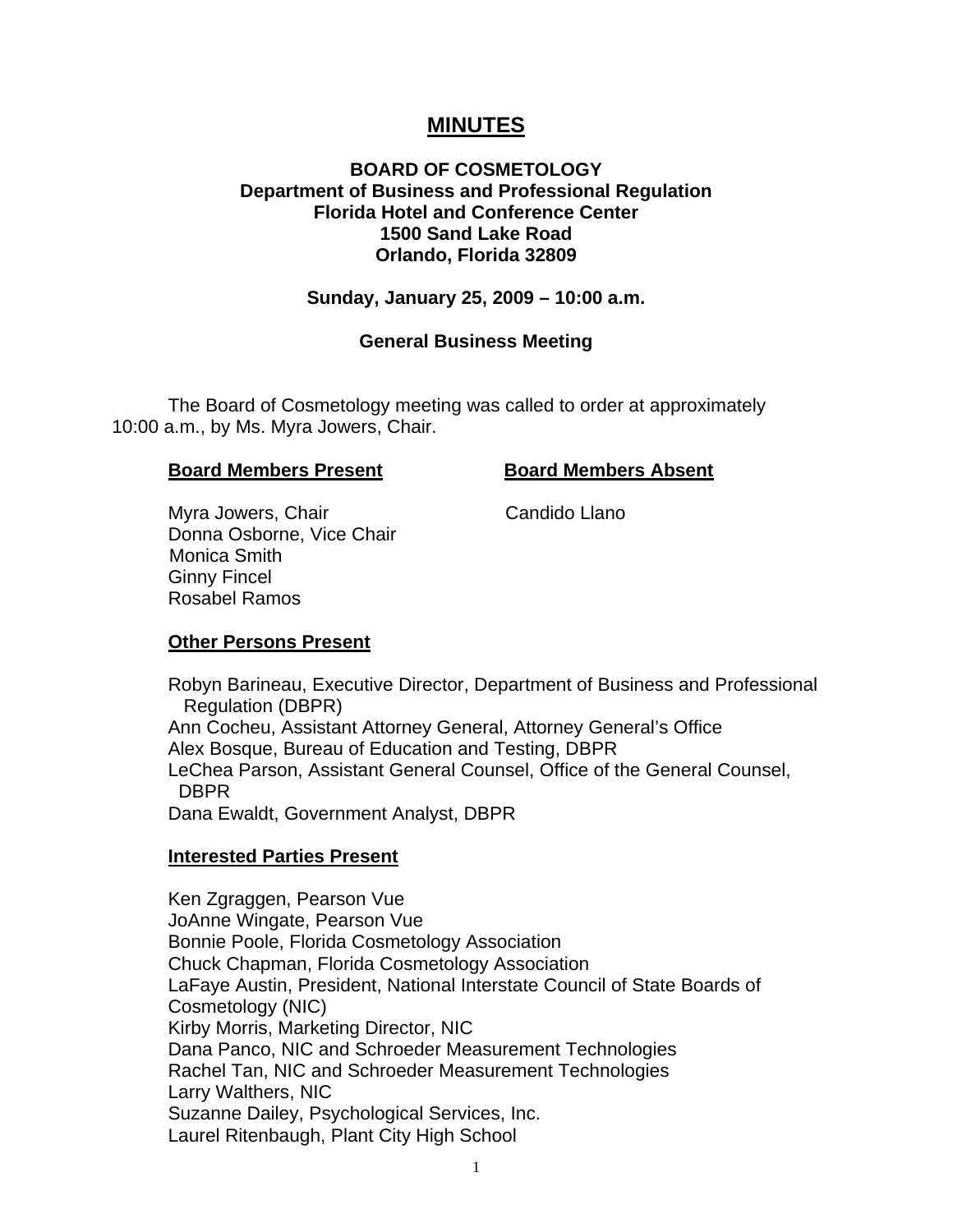John Conley, The Hairwraps Company Janice DiFirio, Vector Institute Sherry O'Hair Bennett, American Health and Aesthetics Institute Maggie Marquez, Central Florida College

 The meeting was opened with a roll call and a quorum was established. Chair Jowers noted Mr. Candido Llano's absence from the meeting as unexcused since prior notification was not provided to board staff.

#### **Approval of Minutes: October 12, 2008 and October 13, 2008**

Ms. Donna Osborne, Vice Chair, moved to approve the minutes from the October 12, 2008, rule development workshop and from the October 13, 2008, board meeting. Ms. Ginny Fincel seconded the motion. The motion passed unanimously.

### **Applications**

#### **Applications for Hair Braiding Courses**

Innovative Hair Design

After review and discussion of the course application, Vice Chair Osborne moved to approve the application with the contingency of updating the course outline by changing the reference of sterilization to sanitation since the practice of sterilization is performed in the medical environment. The corrected course material should be provided to the Executive Director within 30 days of the notice. Ms. Fincel seconded the motion. The motion passed unanimously.

### **Applications for Hair Wrapping Courses**

 Oasis Hair Braiding Certification After review and discussion of the course application, Ms. Fincel moved to approve the application with the contingency of removing the references to ultra-violent rays as a method of sterilization. The corrected course material should be provided to the Executive Director within 30 days of the notice. Vice Chair Osborne seconded the motion. The motion passed unanimously.

### **Applications for Body Wrapping Courses**

- International Academy
	- After review and discussion of the course application, Vice Chair Osborne moved that the board approve the application. Ms. Fincel seconded the motion. The motion passed unanimously.
- **EXECUTE:** Winter Park Tech After review and discussion of the course application, Ms. Fincel moved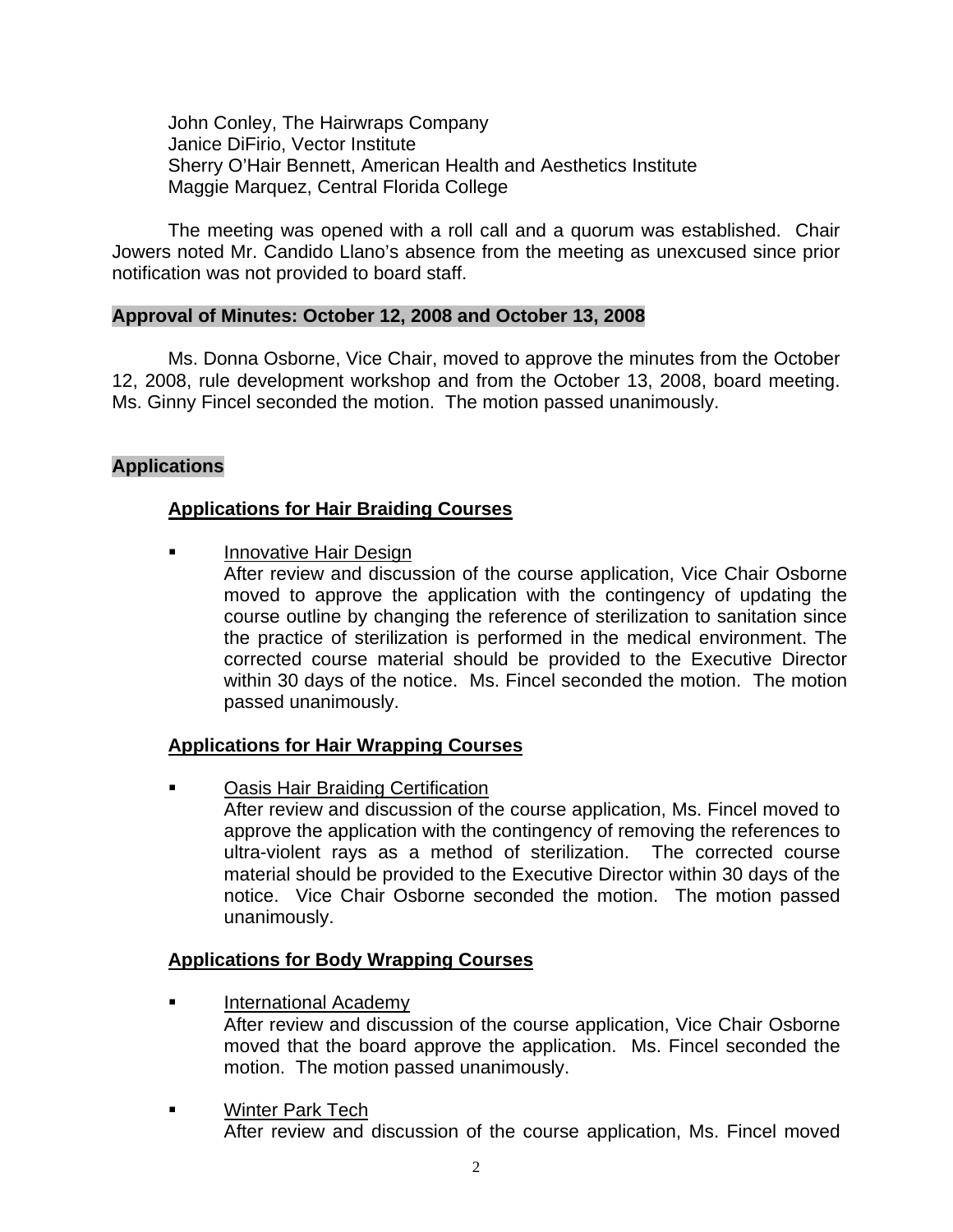that the board approve the application. Vice Chair Osborne seconded the motion. The motion passed unanimously.

# **Applications for Initial HIV/AIDS Courses**

 All Star Professional Training, Inc. After review and discussion of the course application, Vice Chair Osborne moved that the board approve the application. Ms. Fincel seconded the motion. The motion passed unanimously.

### **Continuing Education Provider and Course Applications**

 Sai Ayurvedic College & Ayurvedic Wellness Center Provider Application Course Application Pancha Karma Therapy & Ayurvedic Esthetic Care - 120 Hours Live Study Group After review and discussion of the provider application, Vice Chair Osborne moved to approve the application. Ms. Monica Smith seconded the motion and the motion passed unanimously.

After review and discussion of the course application, Ms. Smith moved that the board deny the application since the course content appears to be of a medical nature and outside the scope of Florida Board of Cosmetology licensees. Vice Chair Osborne seconded the motion. The motion passed unanimously.

**ADU School of Cosmetology**  Course Application 16-Hour Continuing Education Course – 16 Hours Live Study Group After review and discussion of the course application, Vice Chair Osborne

moved that the board deny the application based on the incorrect references to alcohol as a disinfecting agent and the Florida laws and rules section not reflecting the most current information. Ms. Fincel seconded the motion. The motion passed unanimously.

**Example 3** Caridad X. Zamora Course Application

> Complete Continuing Education for Cosmetology – 16 Hours Home Study After review and discussion of the course application, Vice Chair Osborne moved that the board deny the application based on the incorrect references to alcohol and formalin as disinfecting agents and the Florida laws and rules section does not reflect the most current information. Ms. Smith seconded the motion. The motion passed unanimously.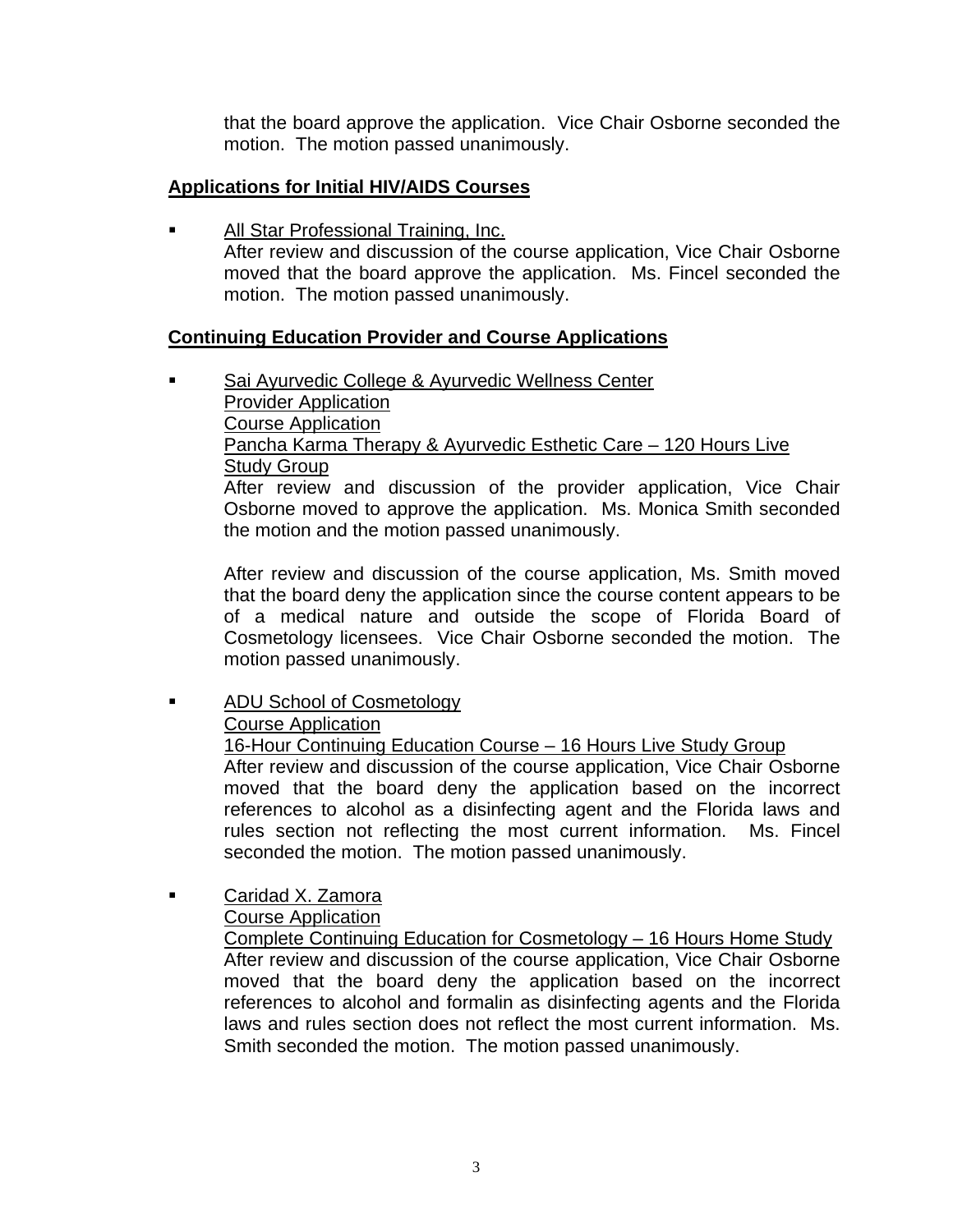- ASM Beauty World Academy, Inc. Course Application 16 Hour Continuing Education – 16 Hours Internet After review and discussion of the course application, Ms. Fincel moved that the board deny the application based on the Florida laws and rules section not reflecting the most current information and the resource references are outdated. Vice Chair Osborne seconded the motion. The motion passed unanimously.
- **All Star Professional Training, Inc.**  Course Application 16 Hour Continuing Education – 16 Hours Internet After review and discussion of the course application, Vice Chair Osborne moved that the board deny the application based on incorrect references to alcohol as an EPA approved disinfecting agent, references to massage practices and uses of lancets. Ms. Fincel seconded the motion. The motion passed unanimously.
- **EXECUTE:** American Health & Aesthetics Institute Provider Application Course Application Permanent Make-up Theory & Practical Application – 16 Hours Live Group Study

After review and discussion of the provider application, Vice Chair Osborne moved to approve the application. Ms. Fincel seconded the motion and the motion passed unanimously.

After review and discussion of the course application, Ms. Fincel moved that the board deny the application since the application of permanent make-up or tattooing is outside the scope of Florida Board of Cosmetology licensees. Ms. Smith seconded the motion. The motion passed unanimously.

### **Committee Reports**

### **Continuing Education Committee – Ginny Fincel, Chair**

Ms. Fincel had no additional report at this time.

### **Rule Committee Report – Donna Osborne, Chair**

Vice Chair Osborne had no additional report at this time.

### **Legislative Committee – Donna Osborne, Chair**

Vice Chair Osborne had had no additional report at the time.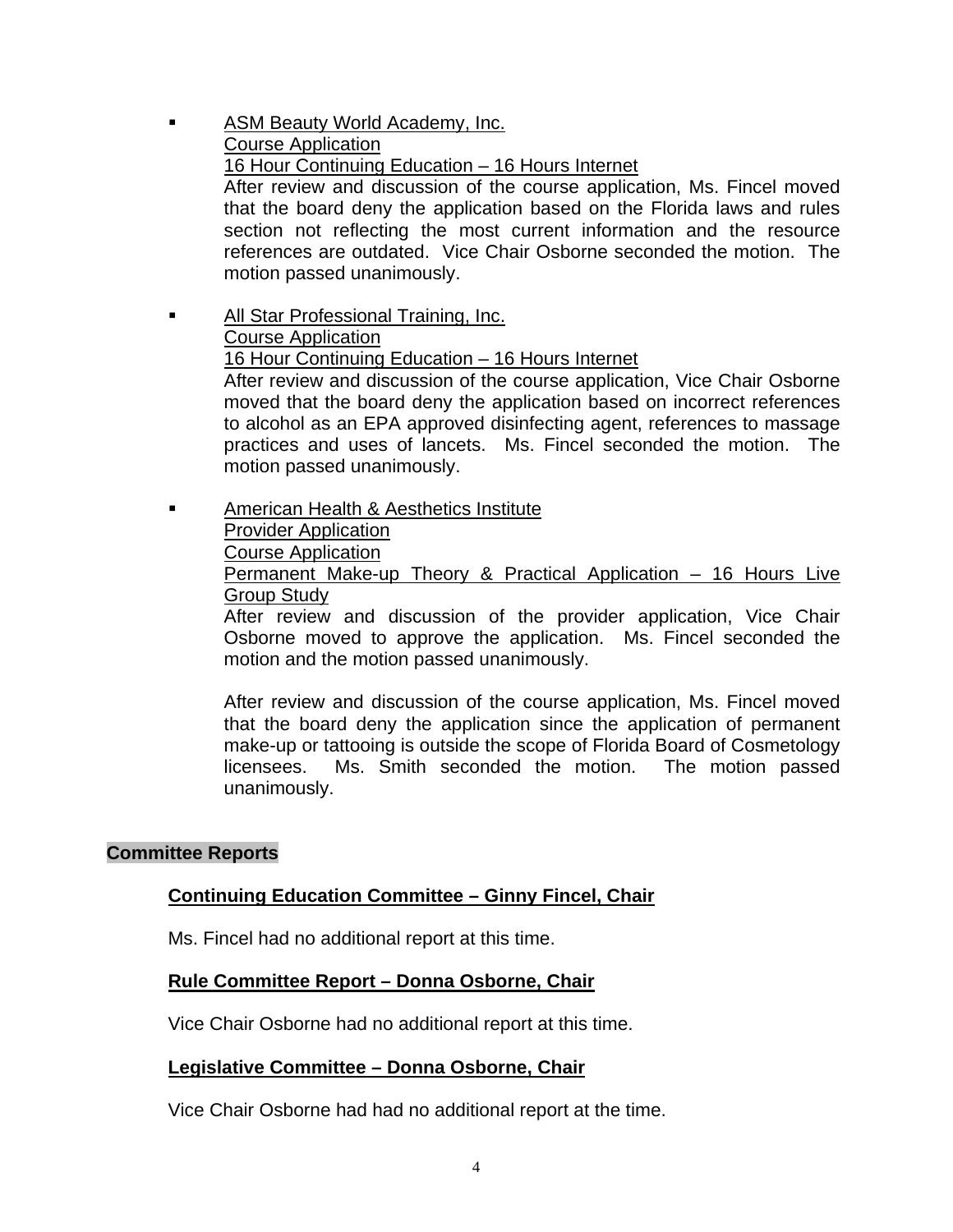### **Old Business**

#### Garra Rufa, Pedicure Fish, In Cosmetology Salons in Florida

 At the October 13, 2008, cosmetology board meeting it was agreed that this matter would be further researched and discussed at this meeting. At the October 13, 2008, board meeting the board asked Ms. Ann Cocheu, Assistant Attorney General, to contact the Generals Counsel of the Fish and Wildlife Conservation Commission, the Department of Environmental Protection and the Department of Health about fish pedicures to determine if they have any comments or concerns on the issue, however, Ms. Cocheu was unable to contact the other state agencies. After discussion, the board agreed that this practice should not be allowed in salons as there is no allowance in the cosmetology laws or rules for animals in a salon, nor are the fish kept in a closed aquarium. Also, there does not appear to be any way to properly sanitize or disinfect the unit holding the fish or the fish in between patrons.

 Ms. LeChea Parson, Assistant General Counsel, indicated that the violations of Rules 61G5-20.002(1)(c)4 and 61G5-20.002(2)(g), Florida Administrative Code, could be the cited violations.

#### **New Business**

#### Discussion of National Cosmetology Examination

 Vice Chair Osborne stated that for the last several years she had researched utilization of a national examination and the benefits of having passed a national examination for Florida licenses transferring to another state through endorsement or reciprocity requirements.

 Ms. Robyn Barineau, Executive Director, reminded the board that Chapter 455, Florida Statutes, states that a board can utilize a national examination, with administration through the department, so long as the national examination vendor provides a copy of the examination(s) for certification. Ms. Barineau also stated that utilizing a vendor to administer the examination must go through the contract bidding process.

 Mr. Kirby Morris, Marketing Director of the National Interstate Council of State Boards of Cosmetology (NIC), thanked the board for the opportunity to discuss the NIC national examination and gave a brief overview of NIC's history. Mr. Morris informed the board that the NIC written examination is offered in 38 states, 21 states offer the NIC written and practical examinations and the NIC examinations are offered in English, Spanish, Korean and Vietnamese. Mr. Morris stated that no examination form is over three years old and that NIC works very closely with the cosmetology textbook developers. Mr. Morris added that as a member of NIC, the Florida Board of Cosmetology owns the content of the NIC examination. Mr. Morris noted that the NIC written and practical examinations are \$50 per examination per candidate.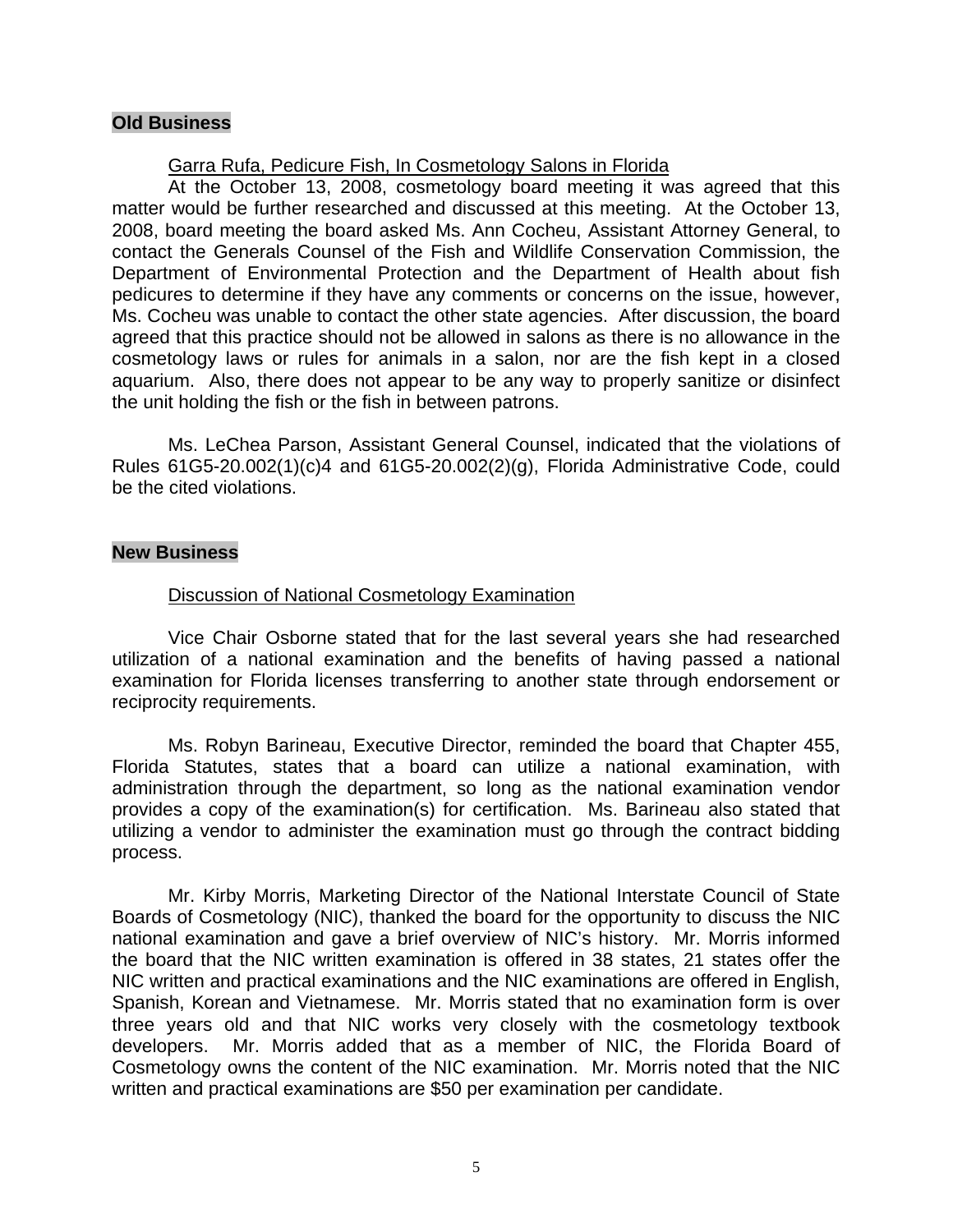Ms. Fincel asked how a national examination could incorporate all states' requirements. Mr. Morris indicated that NIC's core examination meets the requirements of most states and that Florida laws and rules could be added. There would be no additional cost to develop and include a Florida laws and rules portion in the written examination. Mr. Morris added that when comparing education hours for individuals endorsing a license from another state, most states usually overlook the incomparable hours when the applicant has passed a national examination.

 Ms. Barineau asked how many questions are on the NIC written examination. Ms. Dana Panco, NIC and Schroeder Measurement Technologies, indicated that there are 100 questions on the examination with an additional ten un-scored pilot questions and that the candidate is allowed 90 minutes to complete the examination. Ms. Suzanne Dailey, Psychological Services, Inc. (PSI) informed the board that the NIC examination is administered as a computer based test or through the pencil-and-paper option. Ms. Dailey informed the board that PSI has a contractual agreement with NIC that they are the only vendor approved to administer the examination. Ms. Dailey noted that currently there are six company-owned examination sites located throughout Florida, plus several third party locations, such as colleges and technical schools. Ms. Barineau asked that NIC provide her with copies of their contracts for review by the department's Office of the General Counsel.

 Mr. Alex Bosque, Bureau of Education and Testing (BET), distributed documentation to the board outlining all the services offered by the Bureau of Education and Testing. Mr. Bosque introduced Mr. Ken Zgraggen and Ms. JoAnn Wingate from Pearson Vue. Mr. Bosque stated that BET develops and administers the cosmetology written examinations and services provided by the department's vendor, Pearson Vue, included candidate pass/fail notices with their picture, a strength and weakness report, the candidate's scores are posted to their record the day following their examination, and Pearson Vue operates 22 examination sites in Florida or the candidate can take the Florida cosmetology examination in other states. Mr. Bosque mentioned that Pearson Vue administers the examination at a cost of \$9 per hour. Mr. Bosque noted that last year, BET offered seminars for cosmetology schools to provide the schools with information about the various units within the agency.

 Ms. Barineau reminded the board that their fees are currently at the maximum statutory fee cap and given the projected deficit posture of their operating account, should they consider utilizing a national examination, the \$50 written examination fee would only leave \$30 to cover the \$5 unlicensed activity fee, and the licensure and application fees resulting in a reduction of at least \$23 per application.

 Ms. Cocheu noted that the board's current endorsement statute and rule is not merely about the examination but also encompasses the education training hours and that those coming from states with a lesser education hour requirement would not automatically meet the endorsement requirements based on the passage of a national examination.

 Chair Jowers advised the board that until the department has reviewed the NIC contracts they could not make a decision on whether or not to proceed with utilizing a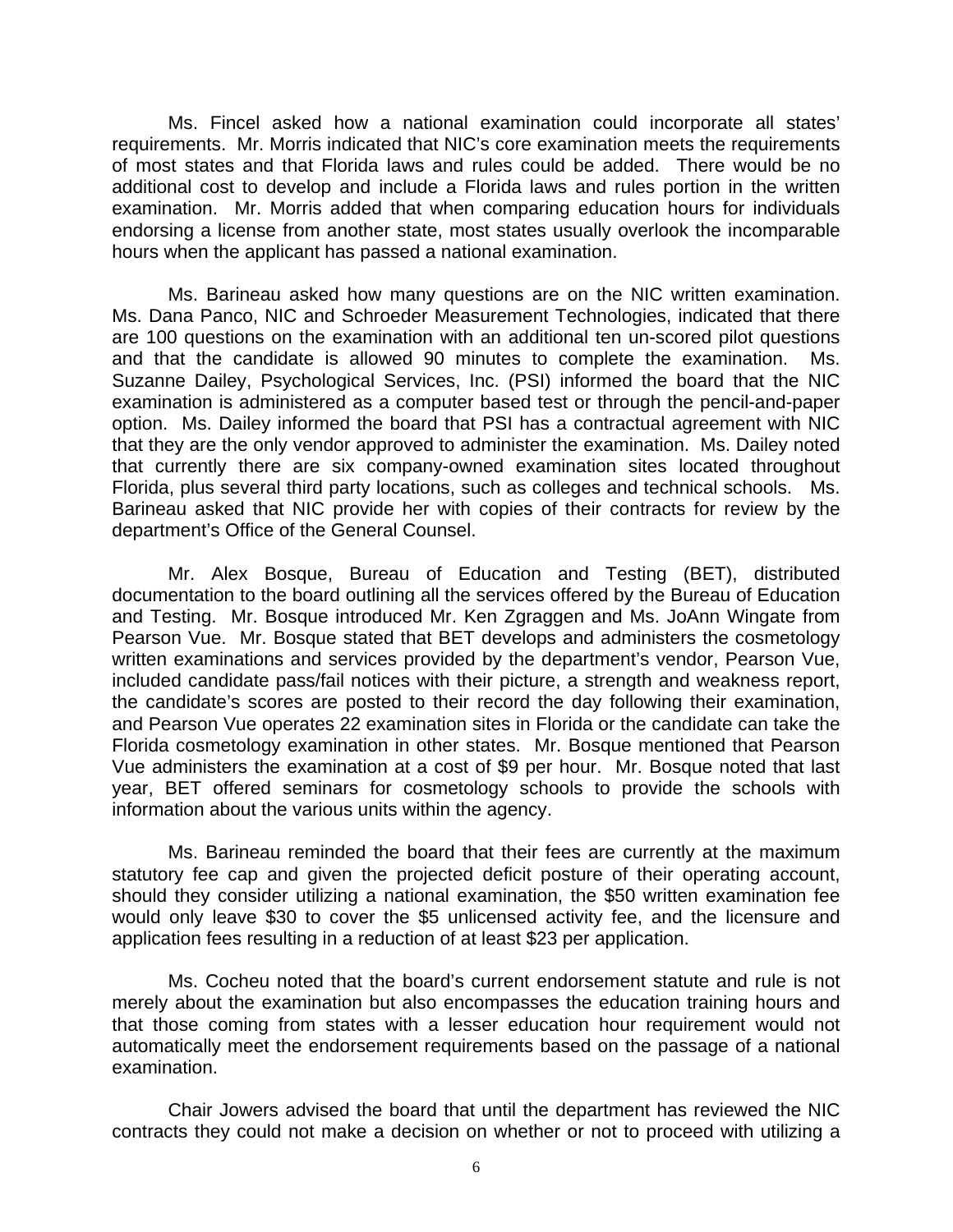national examination.

 Mr. Bosque stated that BET would like to maintain their working relationship with the board but that BET would assist with whatever direction they elected.

#### Flea Market Cosmetology Salons

 This item was added to the agenda in order to seek clarification if a salon or barbershop located in flea markets are required to be inspected prior to licensure. Ms. Cocheu informed the board that they currently did not have statutory authority to require pre-licensure inspections of flea market salons.

#### **Other Business**

#### **Executive Director's Report**

#### Financial Report, September 30, 2008, Operating Account Financial Report, September 30, 2008, Unlicensed Activity Account

 Ms. Barineau informed the board that as of September 30, 2008, the balances in their Operating and Unlicensed Activity Accounts were \$415,421 and \$1,161,064 respectively. Ms. Barineau advised the board that the current five-year projections show a deficit posture beginning in the fiscal year ending June 30, 2009 and that an assessment on each initial license and renewed license may need to be considered in the future.

#### National-Interstate Council of State Board of Cosmetology, Inc. (NIC) Newsletter Volume 64, No 4

 Ms. Barineau noted that the newsletter was included in the agenda for informational purposes

#### Complaints and Investigative Statistics Report July – December 2008

 Ms. Barineau noted that the newsletter was included in the agenda for informational purposes

#### DBPR Board of Cosmetology Newsletter January 2009

 Ms. Barineau noted that the newsletter was included in the agenda for informational purposes.

#### Board Member Training

Ms. Barineau, Ms. Parson and Ms. Cocheu provided board member training.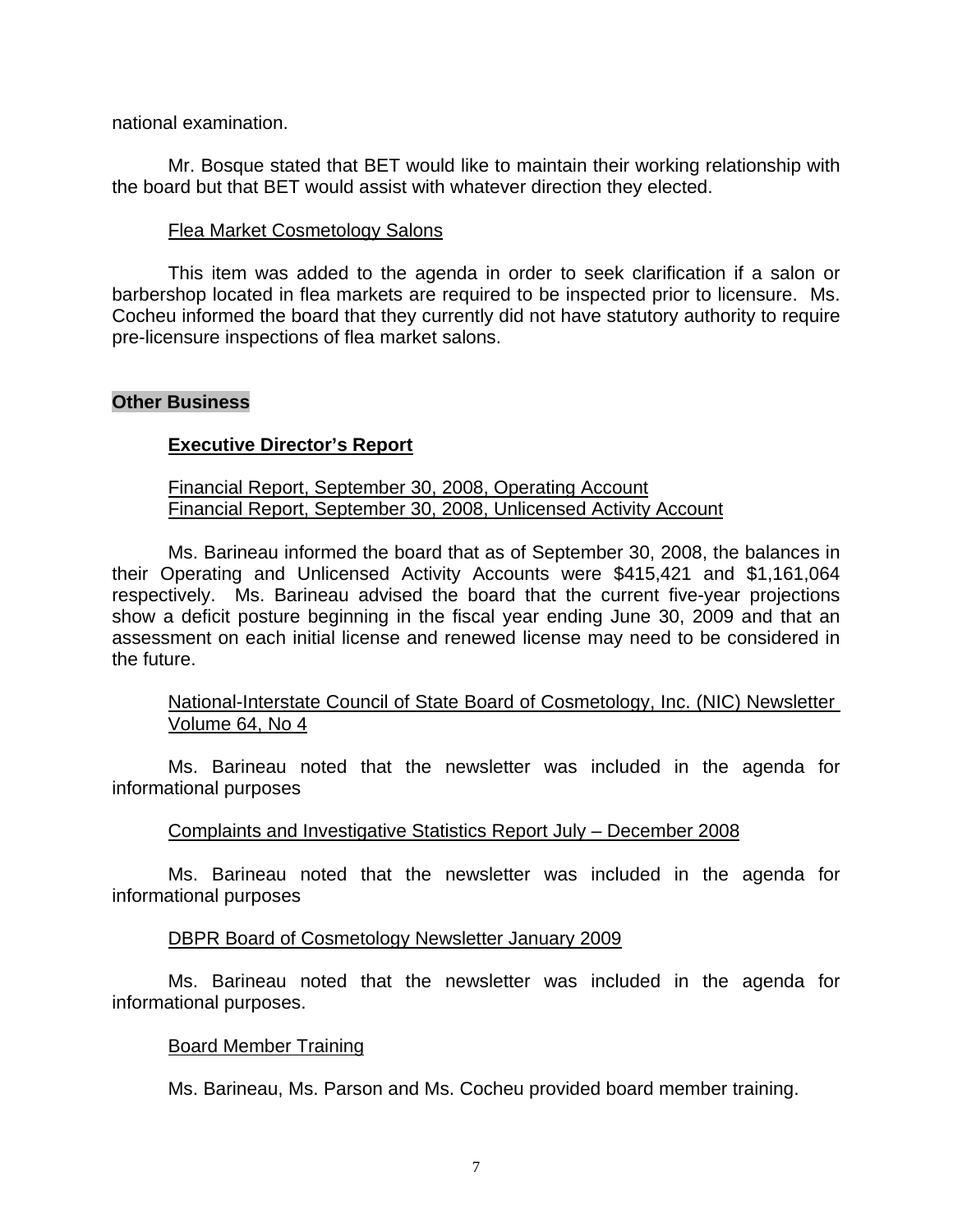# **Board Member Comments**

There were no further comments.

# **Chairperson Comments**

Chair Jowers had no further comments.

# **Public Comments**

There were no further comments at this time.

# **Dates and Locations for Future Meetings**

 Monday, April 27, 2009 – Jacksonville Monday, July 20, 2009 – Orlando Monday, October 12, 2009 – Tampa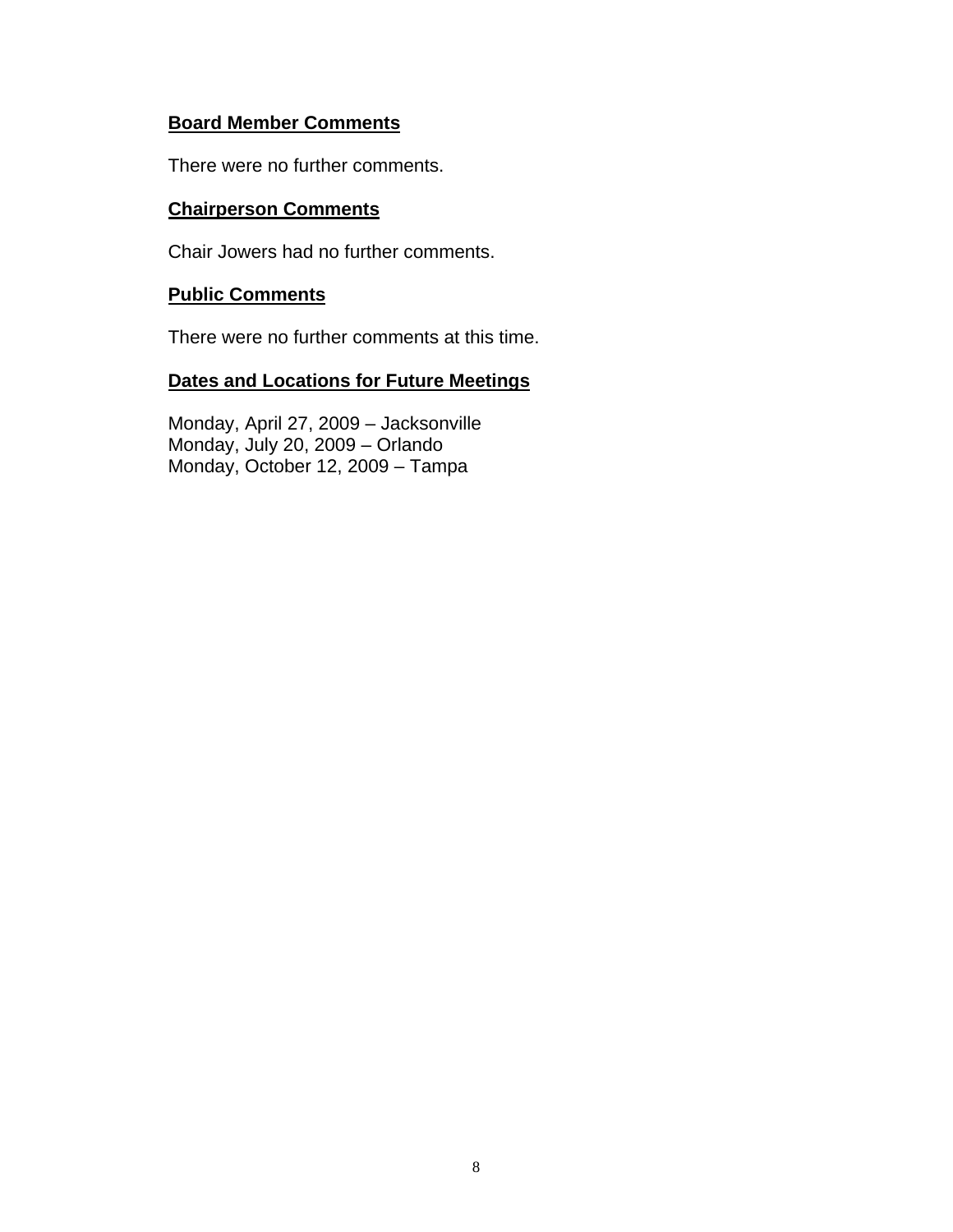# **MINUTES**

### **BOARD OF COSMETOLOGY Department of Business and Professional Regulation Florida Hotel and Conference Center 1500 Sand Lake Road Orlando, Florida 32809**

#### **Sunday, January 25, 2009 – 10:00 a.m.**

### **Rule Development Workshop**

#### **Rule Promulgation**

#### Rule 61G5-18.0055, Florida Administrative Code – Supervised Practice **Exception**

Ms. Cocheu provided the following proposed language:

 1) Following the completion of the first licensing examination by a graduate of licensed cosmetology school or cosmetology program offered in a public school system, which school or program is certified by the Department of Education, an applicant for licensure as a cosmetologist by examination is eligible to practice temporarily in a current, actively licensed cosmetology salon under the following conditions:

(a) In the event an applicant obtains passing scores on the first attempt of both the written and clinical examinations, the applicant shall be eligible, prior to having their application acted on by the Board, to practice cosmetology in a licensed salon, provided that they post their examination results for both examinations at their work station with a recent photograph affixed thereto.

An applicant who fails any part of the examination may not practice as a cosmetologist and may immediately apply for reexamination.

 Vice Chair Osborne moved that the board approve the proposed language as presented by Ms. Cocheu and that she move forward with publication. Ms. Fincel seconded the motion and the motion passed unanimously.

 Vice Chair Osborne moved that the board accept the Statement of Estimated Regulatory Costs (SERC) as presented. Ms. Smith seconded the motion. The motion passed unanimously.

Chapter 61G5-22, Florida Administrative Code – School Curriculum Performance Based Learning – Minimal Competency And Service

Ms. Cocheu provided the following proposed language:

 61G5-22.006, Florida Administrative Code – Facials (Including Skin Care and Hair Removal).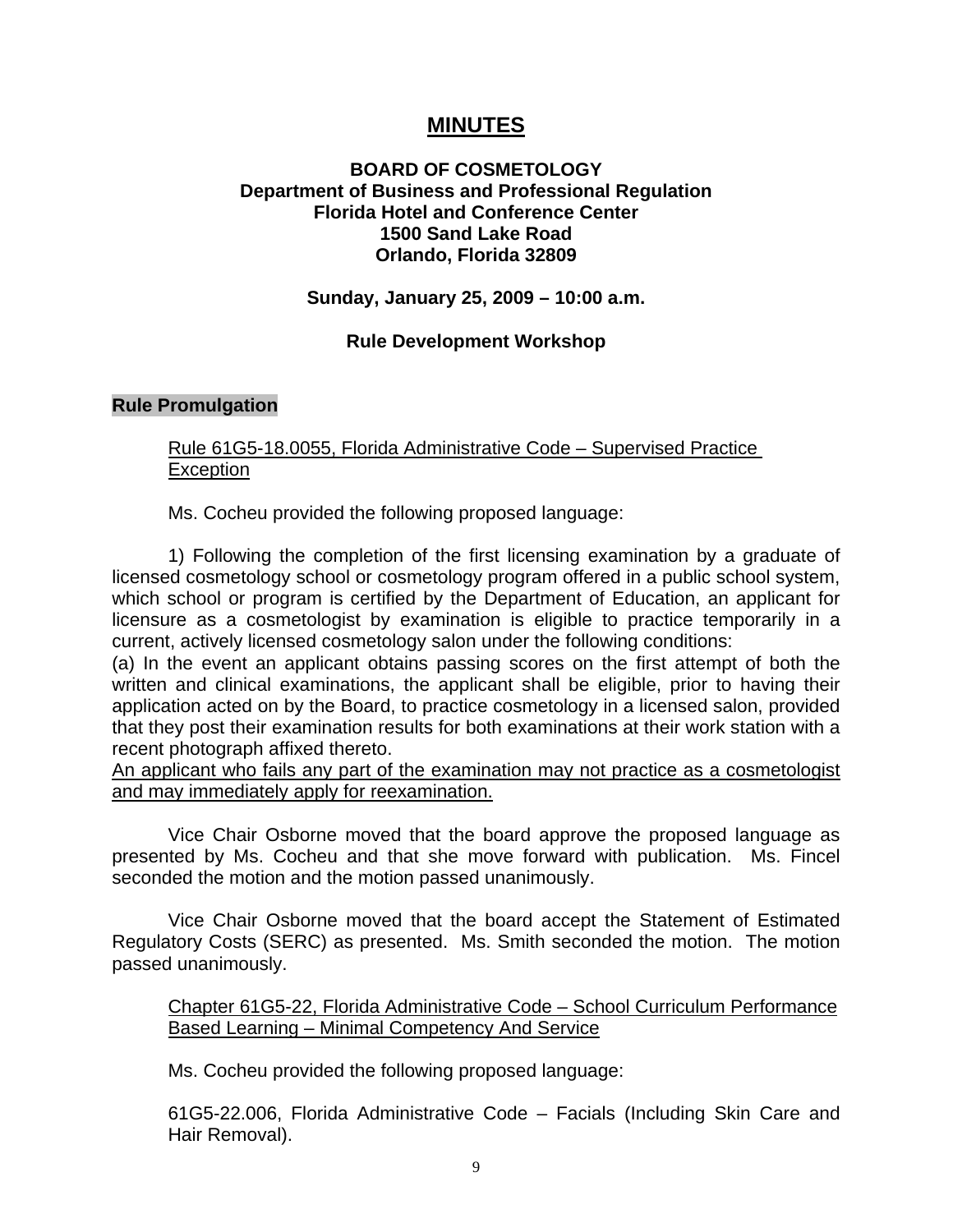(1) through (4) No change.

 (5) Definition of Services: Services shall be a facial; a client consultation/skin analysis; exfoliation, either manual, mechanical or chemical; cleansing; toning; manipulation; and packs, masks, or other treatments as needed.

 (6) At a minimum, the curriculum of schools and programs specified in Section 477.0201, F.S., shall include the following hours of instruction in the indicated theory items:

| <b>TOPIC</b>                                       | <b>HOURS</b> |
|----------------------------------------------------|--------------|
| (a) Florida laws and rules                         | 5            |
| (b) HIV and AIDS                                   | 4            |
| (c) Sanitation                                     | 10           |
| (d) Ethics                                         | 2            |
| (e) Basics of Electricity                          | 8            |
| (f) Facial Techniques and Contraindications        | 66           |
| (g) Product Chemistry                              | 8            |
| (h) Hair Removal                                   | 2.5          |
| Makeup                                             | 2            |
| Skin Theory and Diseases and Disorders of the Skin | 85           |

 (7) The curriculum shall also include the performance of the following specified services as indicated as well as the estimated total number of hours needed to complete the required number of services.

|     | <b>TYPE OF SERVICE</b>                                                                            |                 | NUMBER OF HOURS REQUIRED |  |
|-----|---------------------------------------------------------------------------------------------------|-----------------|--------------------------|--|
|     |                                                                                                   | <b>SERVICES</b> |                          |  |
|     | (a) Facials, manual and mechanical<br>including masks, packs or<br>treatments – must be performed | 40              | 40                       |  |
|     | on a variety of skin types including                                                              |                 |                          |  |
|     | normal, oily, dry, combination,<br>problem and mature                                             |                 |                          |  |
|     | (b) Set up, use and maintenance of<br><b>Electrical devices</b>                                   | 5               | 1.25                     |  |
|     | (c) Hair removal, including tweezing,<br>waxing, threading and sugaring                           | 20              | 5                        |  |
|     | (d) Makeup application for both day time<br>and nighttime looks                                   | 10              | 5                        |  |
|     | (e) Lash and brow tinting                                                                         | 10              | 5                        |  |
| (f) | Eyelash application, including strip                                                              | 10              | 5                        |  |
|     | lashes, individual lashes, and                                                                    |                 |                          |  |
|     | semi-permanent lashes                                                                             |                 |                          |  |
| (g) | <b>Manual Extractions</b>                                                                         | 5               | 1.25                     |  |
| 8)  | Subsections (6) and (7) shall be effective January 2, 2010.                                       |                 |                          |  |

 Vice Chair Osborne moved that the board approve the proposed language as presented by Ms. Cocheu and that Ms. Cocheu move forward with noticing the rule for development. Ms. Fincel seconded the motion and the motion passed unanimously.